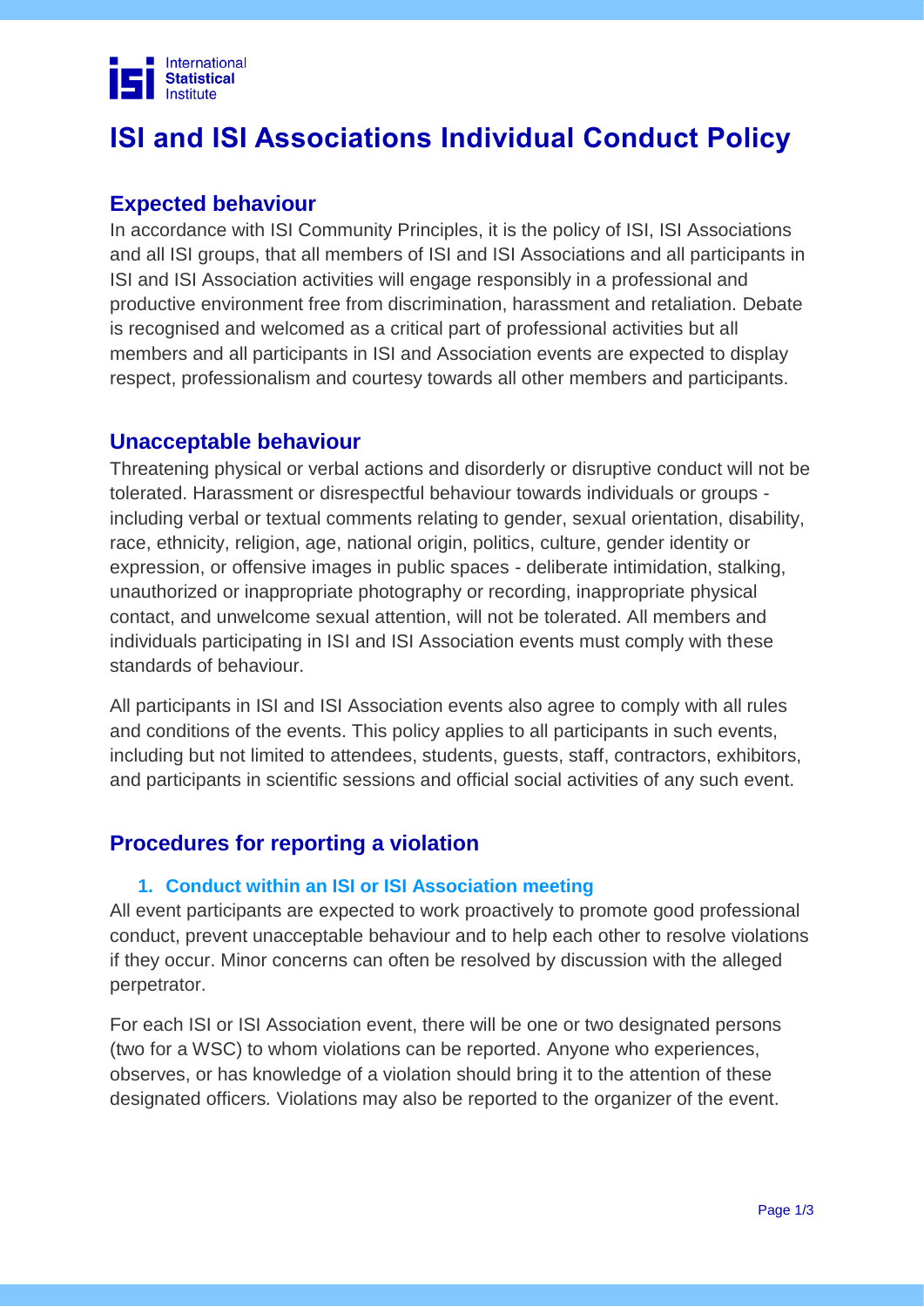

For each ISI and ISI Association event, this policy will be displayed on the event website, and included in all participants' information packs. The latter will include the names of the designated representatives.

A violation during a meeting may also be reported after the meeting. In this case, the report should be made to the ISI Director and/or President.

## **2. Conduct by ISI or ISI Association members outside ISI and ISI Association meetings.**

All members are expected to work proactively to promote good professional conduct, prevent unacceptable behaviour and to help each other to resolve violations if they occur. Minor concerns can often be resolved by discussion with the alleged perpetrator.

Anyone who experiences, observes, or has knowledge of a violation of this conduct policy is encouraged to bring it to the attention of the ISI Director and/or President.

# **Procedures for acting on a report**

## **1. Conduct within an ISI or ISI Association meeting**

#### A. A report during the meeting

In the case of minor concerns, the designated officers may choose to issue a warning. If the concern is not minor, the designated officers will request or provide a written report of the alleged violation, will interview the participant named as the alleged perpetrator, and will report to the ISI President, the Association President if applicable, and the Chair of the event. ISI will ensure careful and objective review of such reports, and take care to impose actions that are in proportion to the offense(s), that consider the professional and personal implications for all parties involved, and that further ISI's Community Principles. At ISI's sole discretion, unacceptable behaviour may result in removal or denial of access to some or all of event facilities or activities, without refund of any applicable registration fees or costs. Serious violations may be reported to the relevant authorities.

#### B. A report after the meeting

Reports of violations during a meeting, but made after the meeting, should be made to the ISI Director and/or President. The Director and/or President will report to the ISI Executive who will ensure careful and objective review of such reports, and take care to impose actions that are in proportion to the offense(s), that consider the professional and personal implications for all parties involved, and that further ISI's Community Principles. At ISI's sole discretion, unacceptable behaviour at meetings may result in denial of access to some or all of future event facilities or activities. Serious violations may be reported to the relevant authorities.